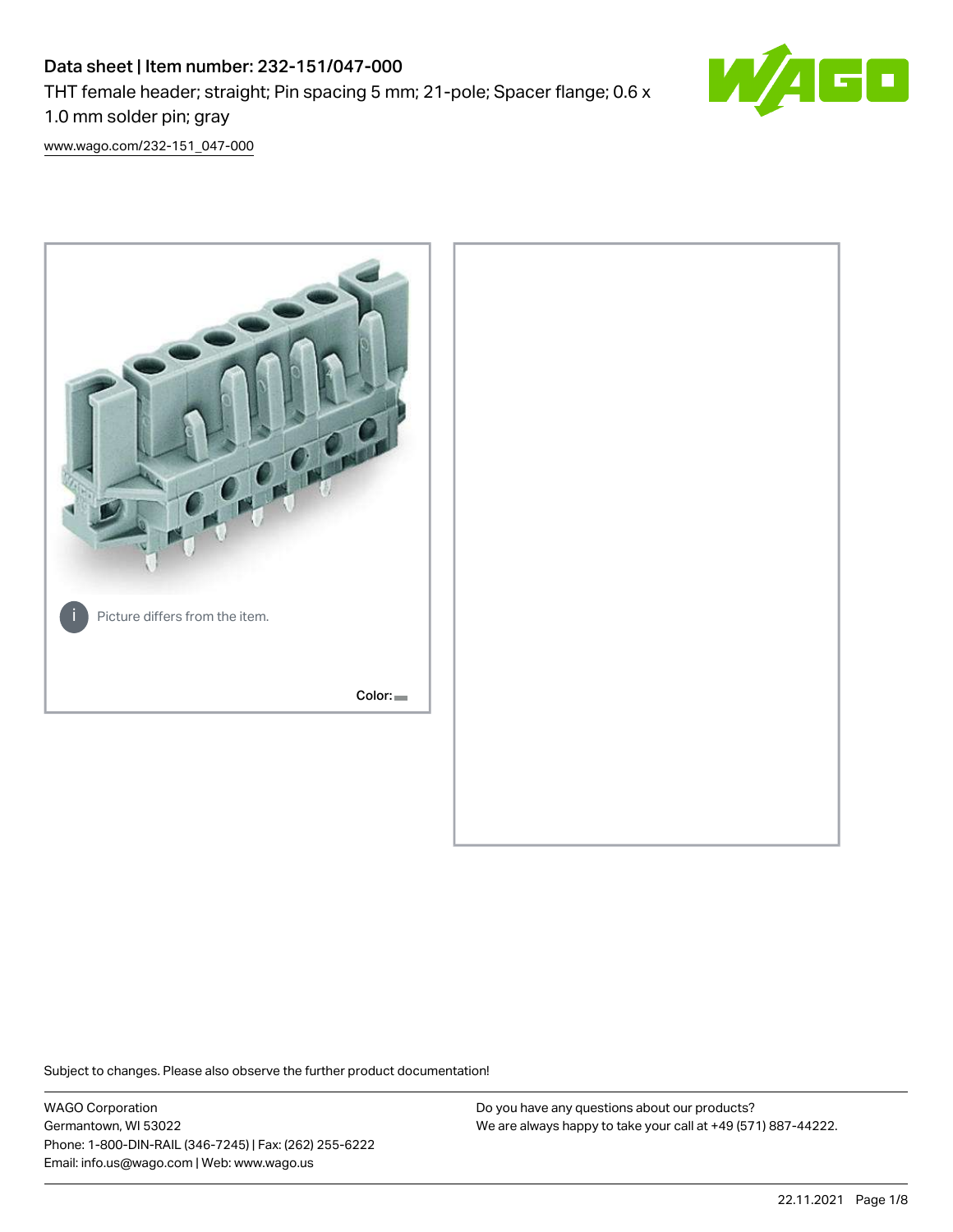



L = pole no. x pin spacing

 $L_1 = L + 3$  mm

 $L_2 = L + 8.8$  mm

 $L_3 = L + 14.8$  mm

2- to 3-pole female connectors – one latch only

# Item description

**Horizontal or vertical PCB mounting via straight or angled solder pins** 

Subject to changes. Please also observe the further product documentation! For board-to-board and board-to-wire connections

WAGO Corporation Germantown, WI 53022 Phone: 1-800-DIN-RAIL (346-7245) | Fax: (262) 255-6222 Email: info.us@wago.com | Web: www.wago.us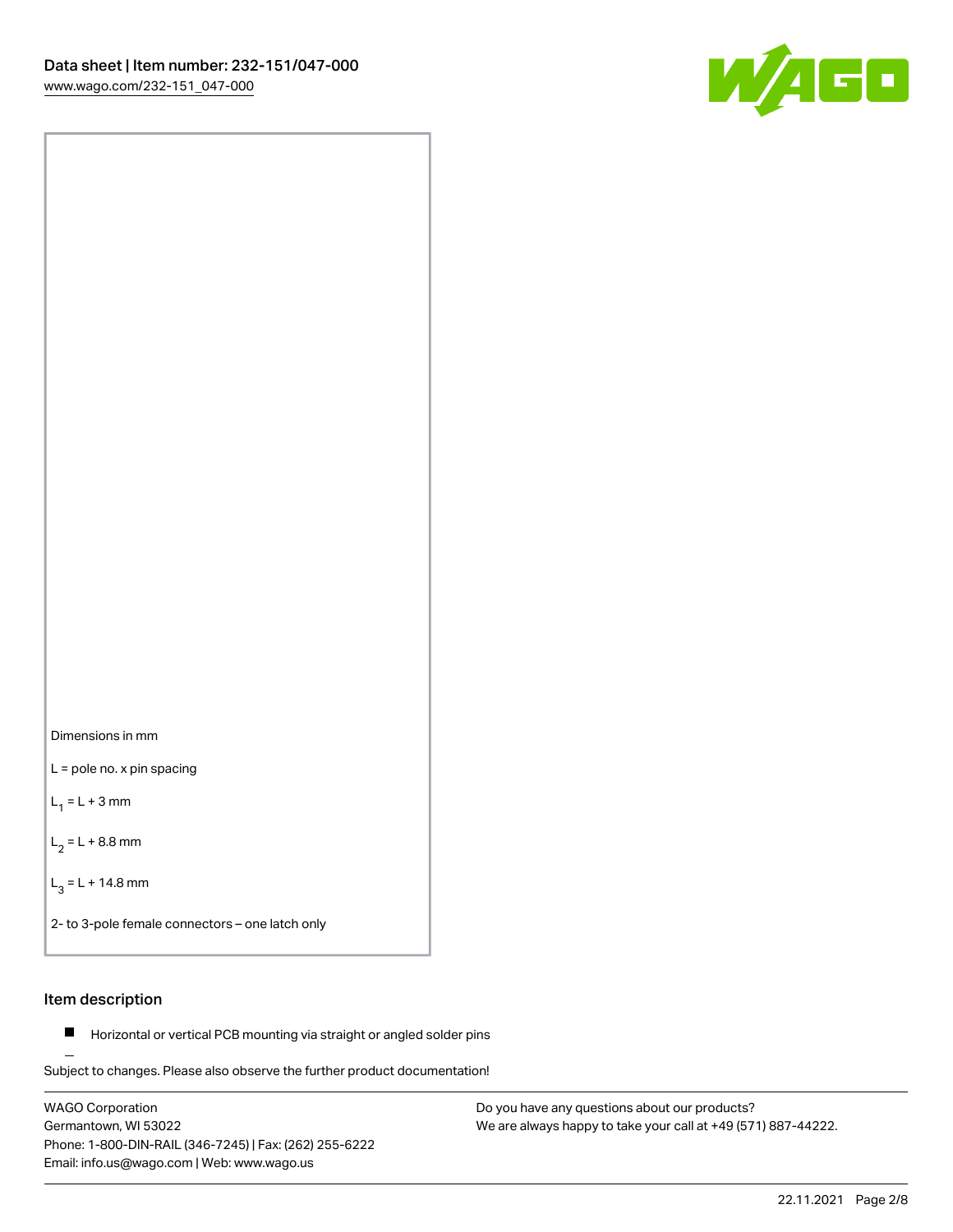

- For board-to-board and board-to-wire connections
- $\blacksquare$ Touch-proof PCB outputs
- $\blacksquare$ Easy-to-identify PCB inputs and outputs
- $\blacksquare$ With coding fingers

# Data **Notes**

| Safety information 1 | The <i>MCS – MULTI CONNECTION SYSTEM</i> includes connectors<br>without breaking capacity in accordance with DIN EN 61984. When<br>used as intended, these connectors must not be connected<br>/disconnected when live or under load. The circuit design should<br>ensure header pins, which can be touched, are not live when<br>unmated. |
|----------------------|--------------------------------------------------------------------------------------------------------------------------------------------------------------------------------------------------------------------------------------------------------------------------------------------------------------------------------------------|
| Variants:            | Other pole numbers<br>3.8 mm pin projection for male headers with straight solder pins<br>Gold-plated or partially gold-plated contact surfaces<br>Other versions (or variants) can be requested from WAGO Sales or<br>configured at https://configurator.wago.com/                                                                        |

# Electrical data

# IEC Approvals

| Ratings per                 | IEC/EN 60664-1                                                        |
|-----------------------------|-----------------------------------------------------------------------|
| Rated voltage (III / 3)     | 320 V                                                                 |
| Rated surge voltage (III/3) | 4 <sub>k</sub> V                                                      |
| Rated voltage (III/2)       | 320 V                                                                 |
| Rated surge voltage (III/2) | 4 <sub>k</sub> V                                                      |
| Nominal voltage (II/2)      | 630 V                                                                 |
| Rated surge voltage (II/2)  | 4 <sub>kV</sub>                                                       |
| Rated current               | 12A                                                                   |
| Legend (ratings)            | $(III / 2)$ $\triangle$ Overvoltage category III / Pollution degree 2 |

# UL Approvals

| Approvals per                  | UL 1059 |
|--------------------------------|---------|
| Rated voltage UL (Use Group B) | 300 V   |
| Rated current UL (Use Group B) | 15 A    |
| Rated voltage UL (Use Group D) | 300 V   |
| Rated current UL (Use Group D) | 10 A    |

Subject to changes. Please also observe the further product documentation!

| <b>WAGO Corporation</b>                                | Do you have any questions about our products?                 |
|--------------------------------------------------------|---------------------------------------------------------------|
| Germantown, WI 53022                                   | We are always happy to take your call at +49 (571) 887-44222. |
| Phone: 1-800-DIN-RAIL (346-7245)   Fax: (262) 255-6222 |                                                               |
| Email: info.us@wago.com   Web: www.wago.us             |                                                               |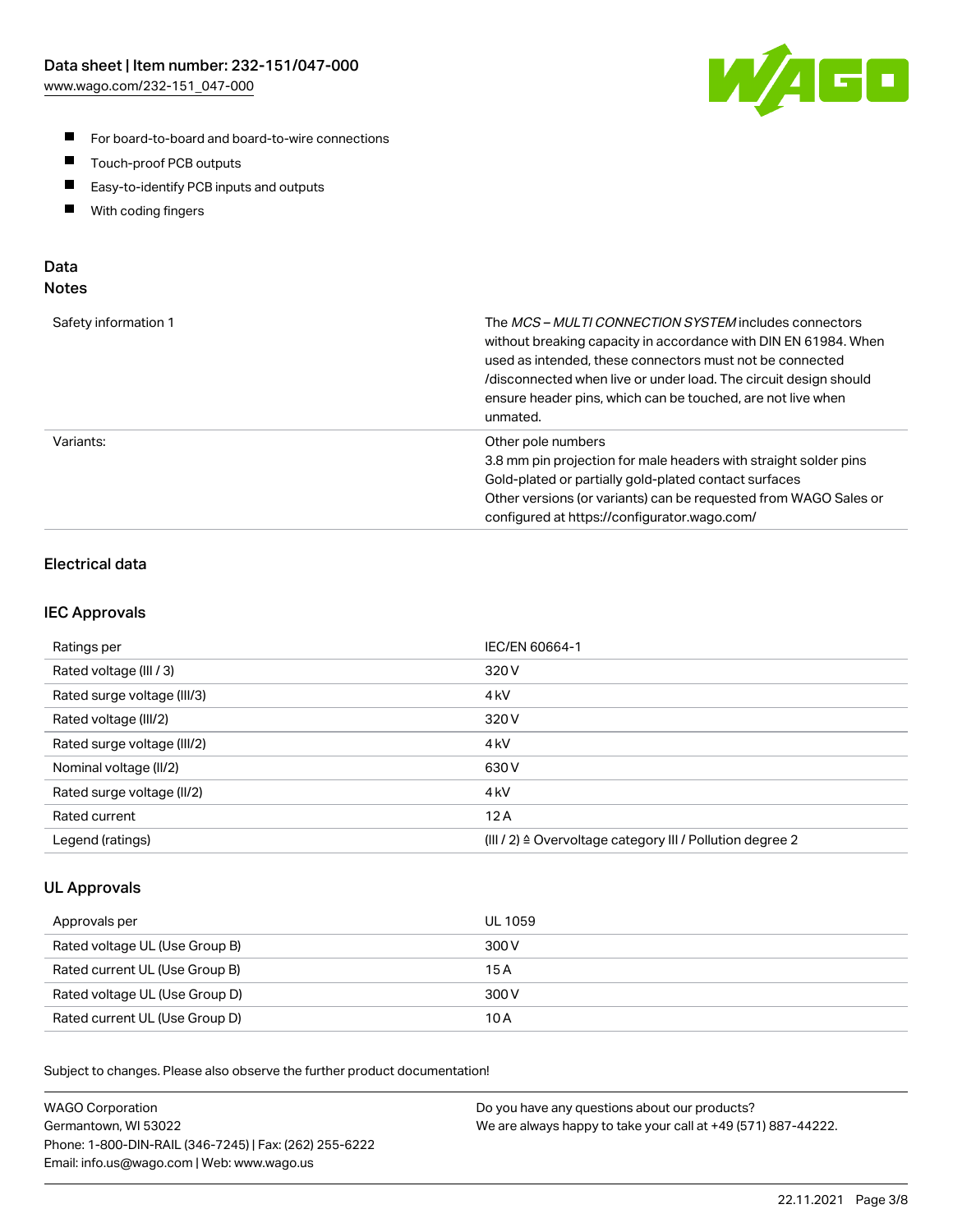

# Ratings per UL

| Rated voltage UL 1977 | 600   |
|-----------------------|-------|
| Rated current UL 1977 | . O F |

# CSA Approvals

| Approvals per                   | CSA   |
|---------------------------------|-------|
| Rated voltage CSA (Use Group B) | 300 V |
| Rated current CSA (Use Group B) | 15 A  |
| Rated voltage CSA (Use Group D) | 300 V |
| Rated current CSA (Use Group D) | 10 A  |

### Connection data

| Total number of potentials |  |
|----------------------------|--|
| Number of connection types |  |
| Number of levels           |  |

### Connection 1

| Number of poles | $\sim$ |  |
|-----------------|--------|--|

# Physical data

| Pin spacing                          | 5 mm / 0.197 inch     |
|--------------------------------------|-----------------------|
| Width                                | 119.8 mm / 4.717 inch |
| Height                               | 23.25 mm / 0.915 inch |
| Height from the surface              | 18.25 mm / 0.719 inch |
| Depth                                | 11.6 mm / 0.457 inch  |
| Solder pin length                    | 5 mm                  |
| Solder pin dimensions                | $0.6 \times 1$ mm     |
| Drilled hole diameter with tolerance | $1.3$ $(+0.1)$ mm     |

# Mechanical data

| Mounting type | Mounting flange             |
|---------------|-----------------------------|
| Mounting type | Flush feed-through mounting |
|               | Panel mounting              |

Subject to changes. Please also observe the further product documentation!

| <b>WAGO Corporation</b>                                | Do you have any questions about our products?                 |
|--------------------------------------------------------|---------------------------------------------------------------|
| Germantown, WI 53022                                   | We are always happy to take your call at +49 (571) 887-44222. |
| Phone: 1-800-DIN-RAIL (346-7245)   Fax: (262) 255-6222 |                                                               |
| Email: info.us@wago.com   Web: www.wago.us             |                                                               |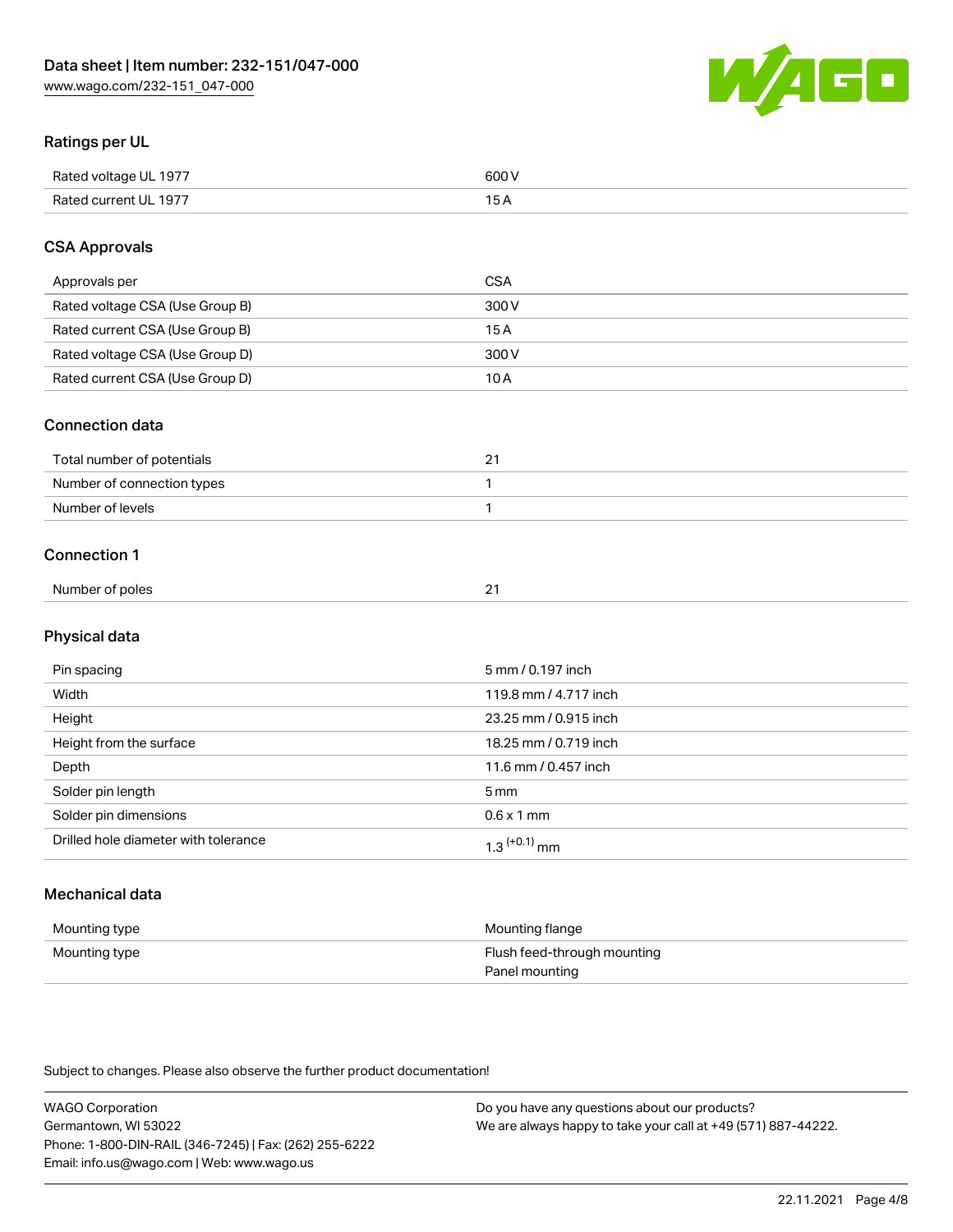

# Plug-in connection

| Contact type (pluggable connector) | Female header |
|------------------------------------|---------------|
| Connector (connection type)        | for PCB       |
| Mismating protection               | No            |
| Mating direction to the PCB        | 90°           |

# PCB contact

| PCB Contact                         | THT                                        |  |
|-------------------------------------|--------------------------------------------|--|
| Solder pin arrangement              | over the entire female connector (in-line) |  |
| Number of solder pins per potential |                                            |  |

#### Material data

| Color                       | gray              |
|-----------------------------|-------------------|
| Material group              |                   |
| Insulation material         | Polyamide (PA66)  |
| Flammability class per UL94 | V <sub>0</sub>    |
| Contact material            | Copper alloy      |
| Contact plating             | tin-plated        |
| Fire load                   | $0.366$ MJ        |
| Weight                      | 20.3 <sub>g</sub> |

# Environmental requirements

| Limit temperature range | $-60+85 °C$ |
|-------------------------|-------------|
|-------------------------|-------------|

### Commercial data

| PU (SPU)              | 10 Stück      |
|-----------------------|---------------|
| Packaging type        | box           |
| Country of origin     | DE            |
| <b>GTIN</b>           | 4050821637776 |
| Customs tariff number | 85366990990   |

# Approvals / Certificates

#### Country specific Approvals

|      |          |                          | ∩ertificate |
|------|----------|--------------------------|-------------|
| Logo | Approval | Additional Approval Text | name        |
|      |          |                          |             |

Subject to changes. Please also observe the further product documentation!

| <b>WAGO Corporation</b>                                | Do you have any questions about our products?                 |
|--------------------------------------------------------|---------------------------------------------------------------|
| Germantown, WI 53022                                   | We are always happy to take your call at +49 (571) 887-44222. |
| Phone: 1-800-DIN-RAIL (346-7245)   Fax: (262) 255-6222 |                                                               |
| Email: info.us@wago.com   Web: www.wago.us             |                                                               |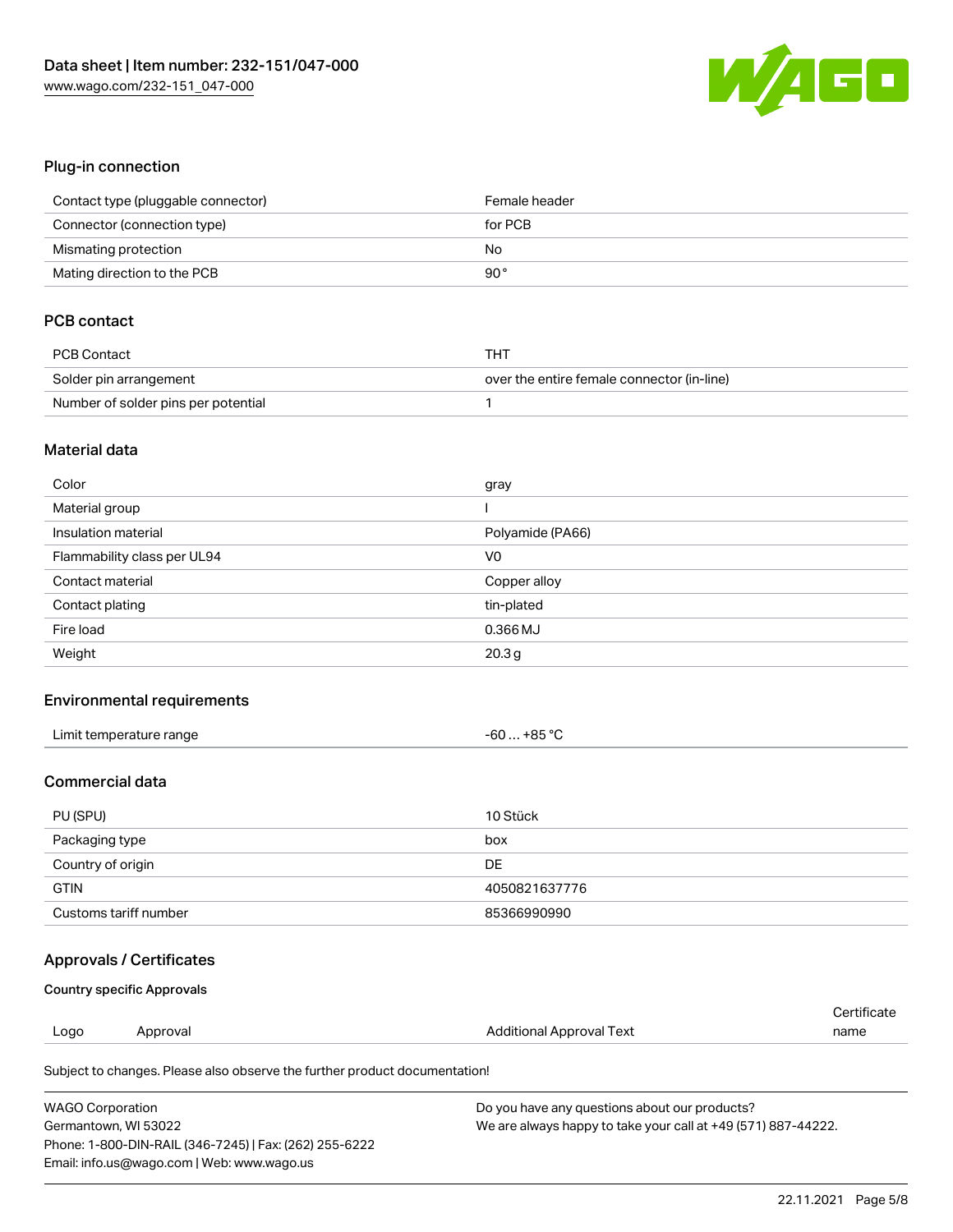



**CSA** DEKRA Certification B.V.

C22.2 1466354

#### Ship Approvals

| Logo                     | Approval                                  | <b>Additional Approval Text</b> | Certificate<br>name                 |
|--------------------------|-------------------------------------------|---------------------------------|-------------------------------------|
| ABS.                     | <b>ABS</b><br>American Bureau of Shipping | $\overline{\phantom{a}}$        | $19 -$<br>HG15869876-<br><b>PDA</b> |
| <b>BUREAU</b><br>VERITAS | BV<br>Bureau Veritas S.A.                 | IEC 60998                       | 11915/D0 BV                         |
| <b>UL-Approvals</b>      |                                           |                                 |                                     |
| Logo                     | Approval                                  | <b>Additional Approval Text</b> | Certificate<br>name                 |
|                          | UL<br>Underwriters Laboratories Inc.      | UL 1059                         | E45172                              |
|                          | UR<br>Underwriters Laboratories Inc.      | <b>UL 1977</b>                  | E45171                              |

# **Counterpart**



Item no.231-621 Male connector; 21-pole; Pin spacing 5 mm; gray [www.wago.com/231-621](https://www.wago.com/231-621) www.wago.com/231-621

### Optional accessories

Testing accessories

Testing accessories



Item no.: 231-661 Test plugs for female connectors; for 5 mm and 5.08 mm pin spacing; 2,50 mm²; light gray [www.wago.com/231-661](http://www.wago.com/231-661)

.<br>Subject to changes. Please also observe the further product documentation!

WAGO Corporation Germantown, WI 53022 Phone: 1-800-DIN-RAIL (346-7245) | Fax: (262) 255-6222 Email: info.us@wago.com | Web: www.wago.us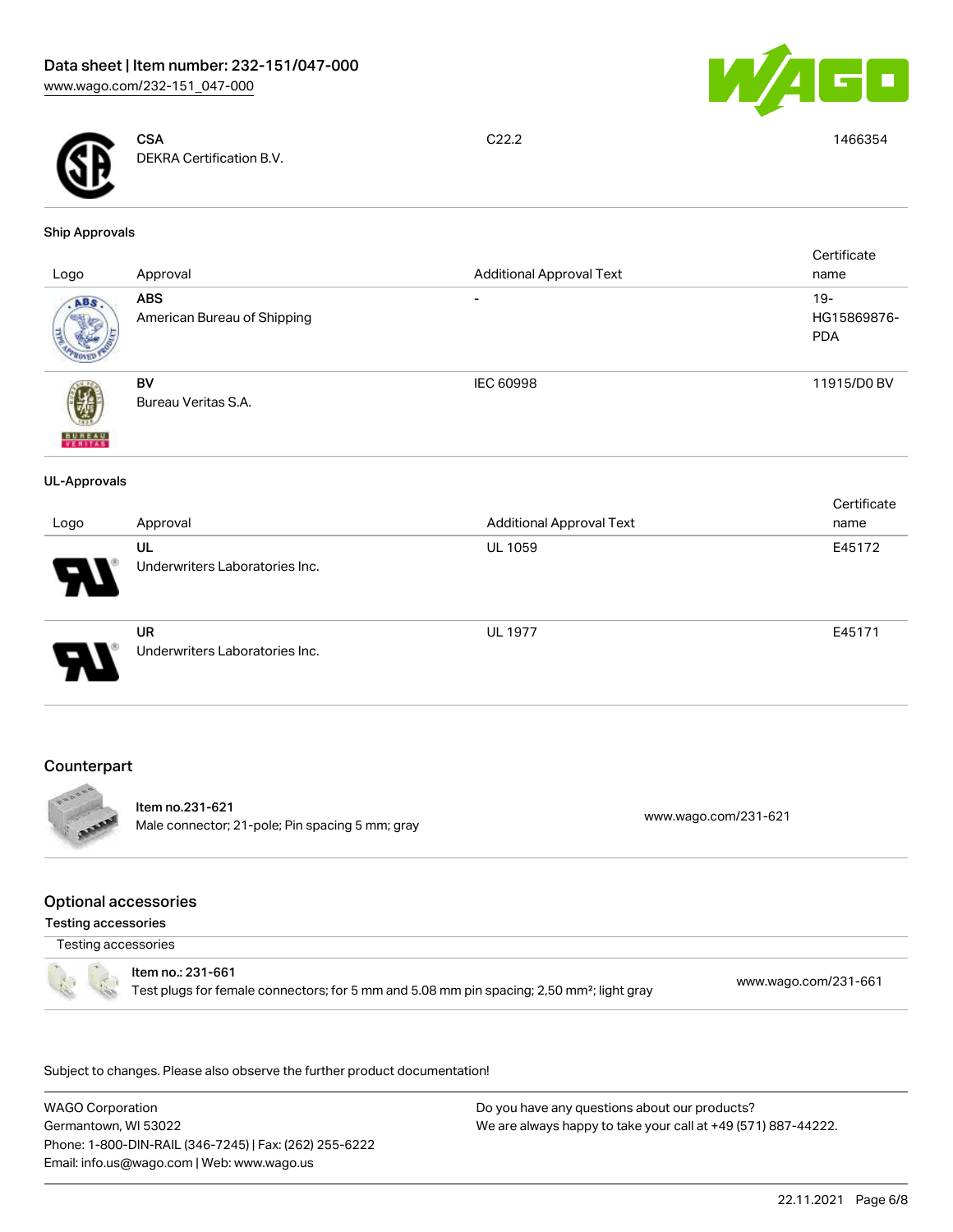# **Downloads** Documentation



| <b>Additional Information</b><br>Technical explanations                                                                                                                | 2019 Apr 3 | pdf<br>2.0 MB | Download |
|------------------------------------------------------------------------------------------------------------------------------------------------------------------------|------------|---------------|----------|
| <b>CAD files</b>                                                                                                                                                       |            |               |          |
| CAD data                                                                                                                                                               |            |               |          |
| 2D/3D Models 232-151/047-000                                                                                                                                           |            | URL           | Download |
| PCB Design                                                                                                                                                             |            |               |          |
| Symbol and Footprint 232-151/047-000                                                                                                                                   |            | URL           | Download |
| CAx data for your PCB design, consisting of "schematic symbols and PCB footprints",<br>allow easy integration of the WAGO component into your development environment. |            |               |          |
| Supported formats:                                                                                                                                                     |            |               |          |
| Ш<br>Accel EDA 14 & 15                                                                                                                                                 |            |               |          |
| ш<br>Altium 6 to current version                                                                                                                                       |            |               |          |
| Cadence Allegro                                                                                                                                                        |            |               |          |
| п<br>DesignSpark                                                                                                                                                       |            |               |          |
| Eagle Libraries                                                                                                                                                        |            |               |          |
| KiCad                                                                                                                                                                  |            |               |          |
| ш<br>Mentor Graphics BoardStation                                                                                                                                      |            |               |          |
| Mentor Graphics Design Architect                                                                                                                                       |            |               |          |
| Mentor Graphics Design Expedition 99 and 2000                                                                                                                          |            |               |          |
| ш<br>OrCAD 9.X PCB and Capture                                                                                                                                         |            |               |          |
| ш<br>PADS PowerPCB 3, 3.5, 4.X, and 5.X                                                                                                                                |            |               |          |
| PADS PowerPCB and PowerLogic 3.0                                                                                                                                       |            |               |          |
| PCAD 2000, 2001, 2002, 2004, and 2006<br>ш                                                                                                                             |            |               |          |
| Pulsonix 8.5 or newer                                                                                                                                                  |            |               |          |
| <b>STL</b>                                                                                                                                                             |            |               |          |
| 3D STEP                                                                                                                                                                |            |               |          |
| TARGET 3001!                                                                                                                                                           |            |               |          |
| View Logic ViewDraw                                                                                                                                                    |            |               |          |
| Quadcept                                                                                                                                                               |            |               |          |
| Zuken CadStar 3 and 4                                                                                                                                                  |            |               |          |

WAGO Corporation Germantown, WI 53022 Phone: 1-800-DIN-RAIL (346-7245) | Fax: (262) 255-6222 Email: info.us@wago.com | Web: www.wago.us